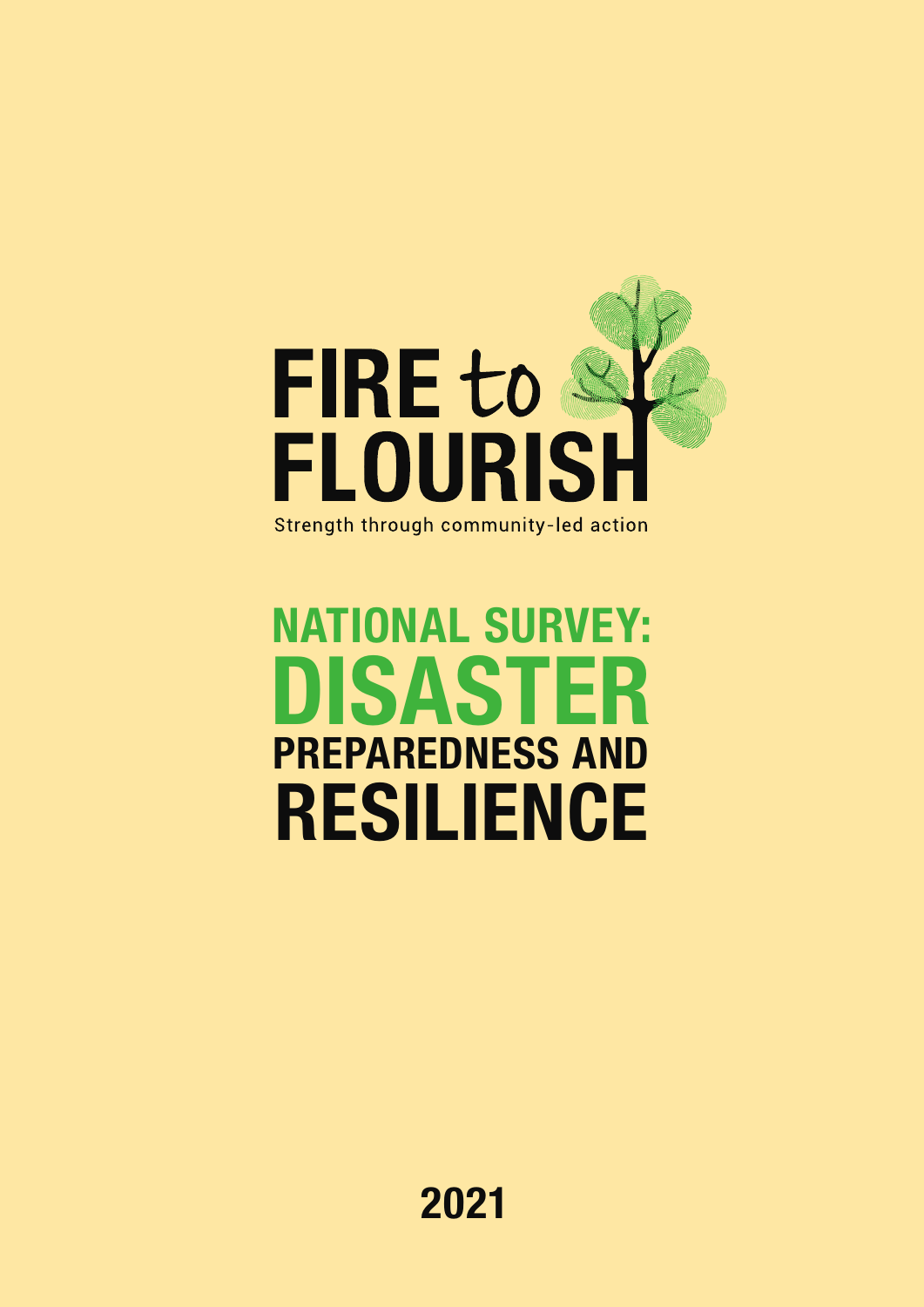### **ACKNOWLEDGEMENT**

We acknowledge the Traditional Custodians and Owners of the lands on which we work and live across Australia. This report was created by people living on Awabakal, Boon Wurrung, Cammeraygal, Gadigal, Peramangk, Wurundjeri and Yaegl Country.

We pay our respects to Elders past, present and emerging and acknowledge the sovereignty of Aboriginal and Torres Strait Islander peoples. We are committed to collaboration that furthers self-determination and creates a better future for all.

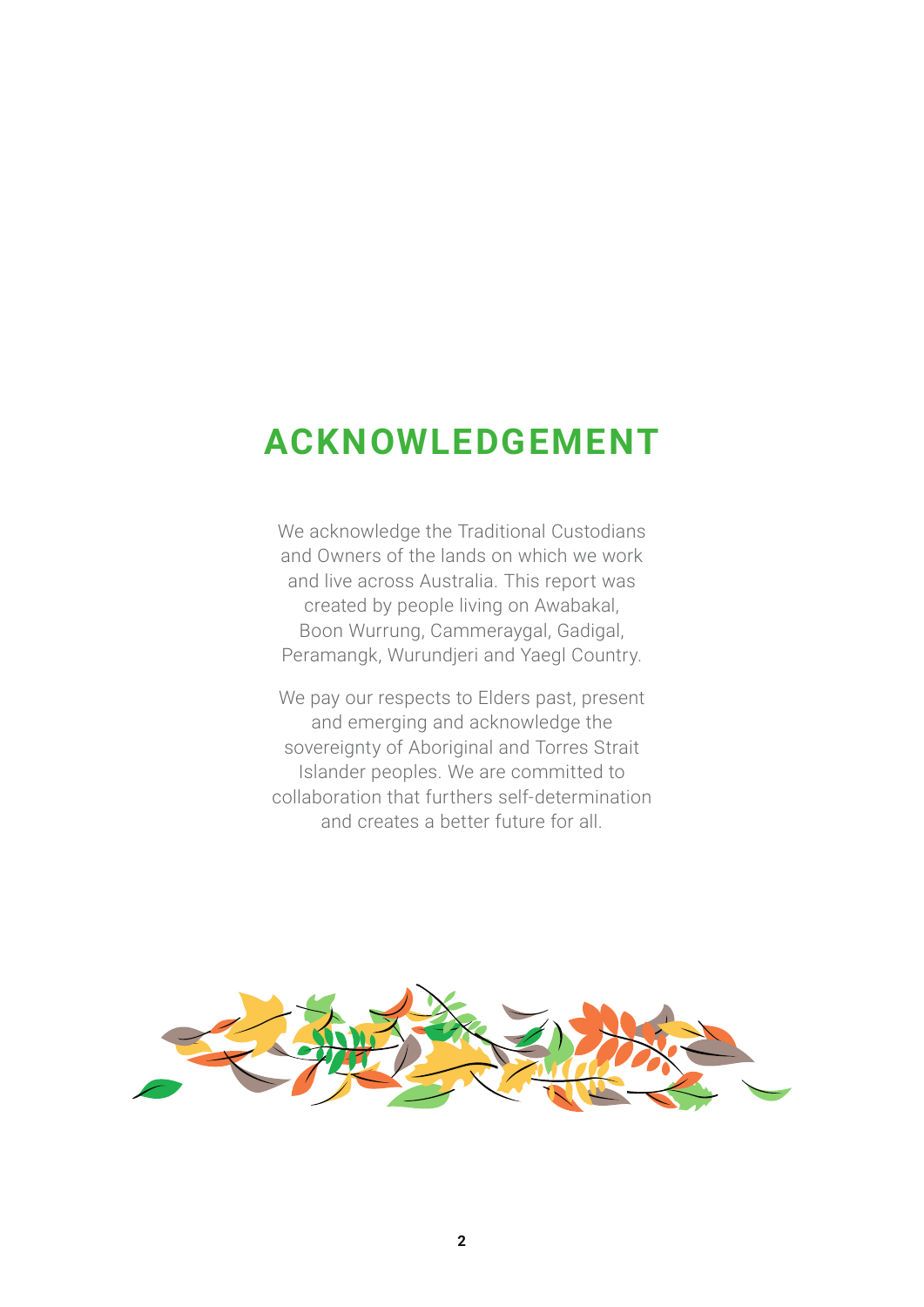### RESPONDENT PROFILE

About two-thirds of the people surveyed lived in capital cities (2,367) and 1,155 lived regionally.



The number of respondents living in each state:

Australian states with more respondents reporting prior disaster experiences were ACT (72%), Queensland (62%) and New South Wales (51%), with ACT and New South Wales disasters more likely to have been in the prior 2 years, and Queensland more likely to have been longer ago.

The age range was skewed towards older people with half of respondents aged 55 and over (1,774) and towards those with tertiary education — over 2,000 respondents held a diploma or higher degree. Older people were more likely to have experienced a disaster event, and more likely to respond positively to statements about their communities.

The vast majority of participants spoke English as their first language, with only 545 people having a language other than English as their first language. Participants were evenly spread over socioeconomic ranges and the split between genders was also fairly even, with slightly more women surveyed than men.

Nearly half (47%) of the people surveyed said they had previously experienced a disaster event near where they live, and 36% of those people had experienced a disaster in the last 2 years. Natural disasters include bushfires, floods, earthquakes and major storms.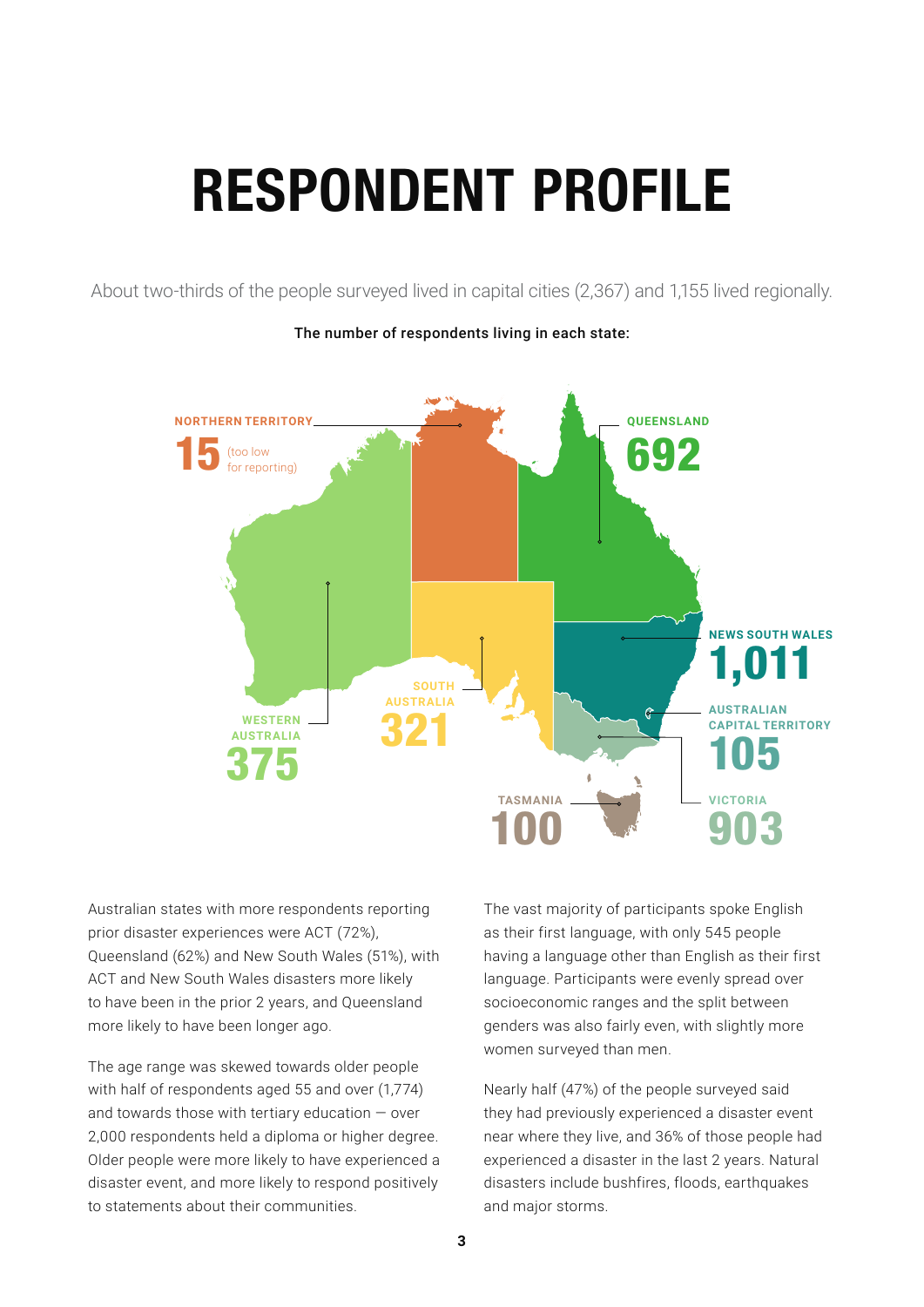# KEY FINDINGS

Nearly half of survey respondents said they wouldn't cope well, or at all, if they experienced a natural disaster event in the next year. Almost one-third of people living in high disaster risk areas believe their community is not prepared for future disasters.

Over one third of all respondents reported low levels of disaster resilience and preparedness (across all measures). Taken together, these results suggest that there is significant opportunity to better support communities to build resilience in the face of future natural disasters.

The greatest differences across groups were observed between people who reported previous experience of a disaster event and those who had no such experience. Differences were also observed among disaster survivors across the time that has passed since. Previous disaster experiences appear to be the strongest predictor of other survey results.

For the purposes of this report, we have focused on three areas that revealed important differences between participants who had experienced a natural disaster and those who had not.

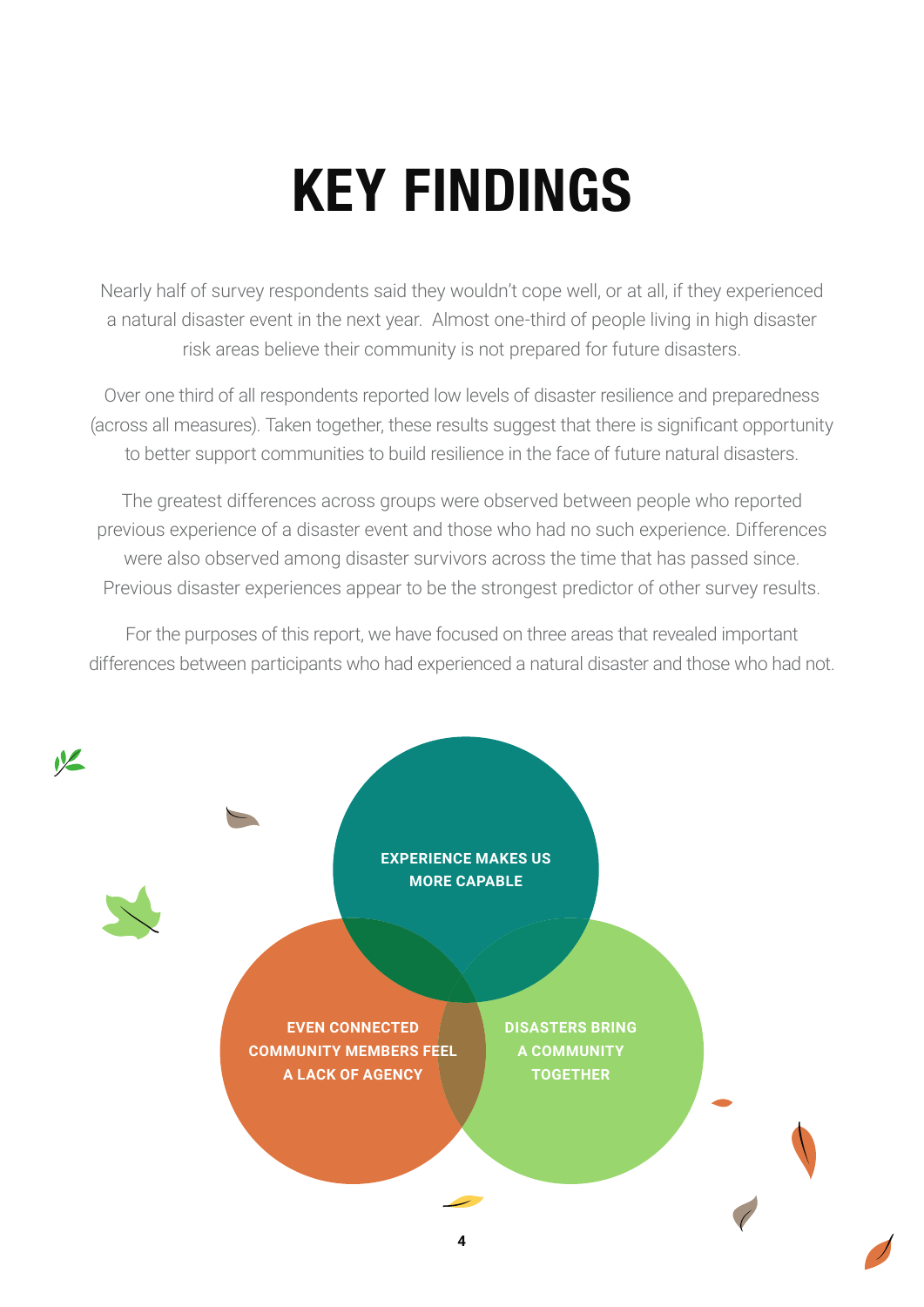### 1. Experience makes us more capable

The survey revealed that prior experience of disasters is associated with an individual's confidence in their ability to handle future disaster events.

Compared with 43% of people who had not experienced a disaster event, 68% of people who had previous experience said they felt prepared for another disaster. They had greater confidence that their household was prepared (68% vs 43%) and that their local community was prepared (71% vs 51%).

In fact, their perception about their ability to cope overall was higher  $-67%$  said they would cope 'well' or 'very well' with another disaster, compared with 48% of people who had never faced such an event.

It's important to note that almost one third of people who live in high disaster risk areas do not feel their household or community is prepared for future disaster events. This is a significant figure and suggests there is considerable work to be done in strengthening the disaster preparedness and resilience of individuals and communities likely to face a natural disaster in the coming years.



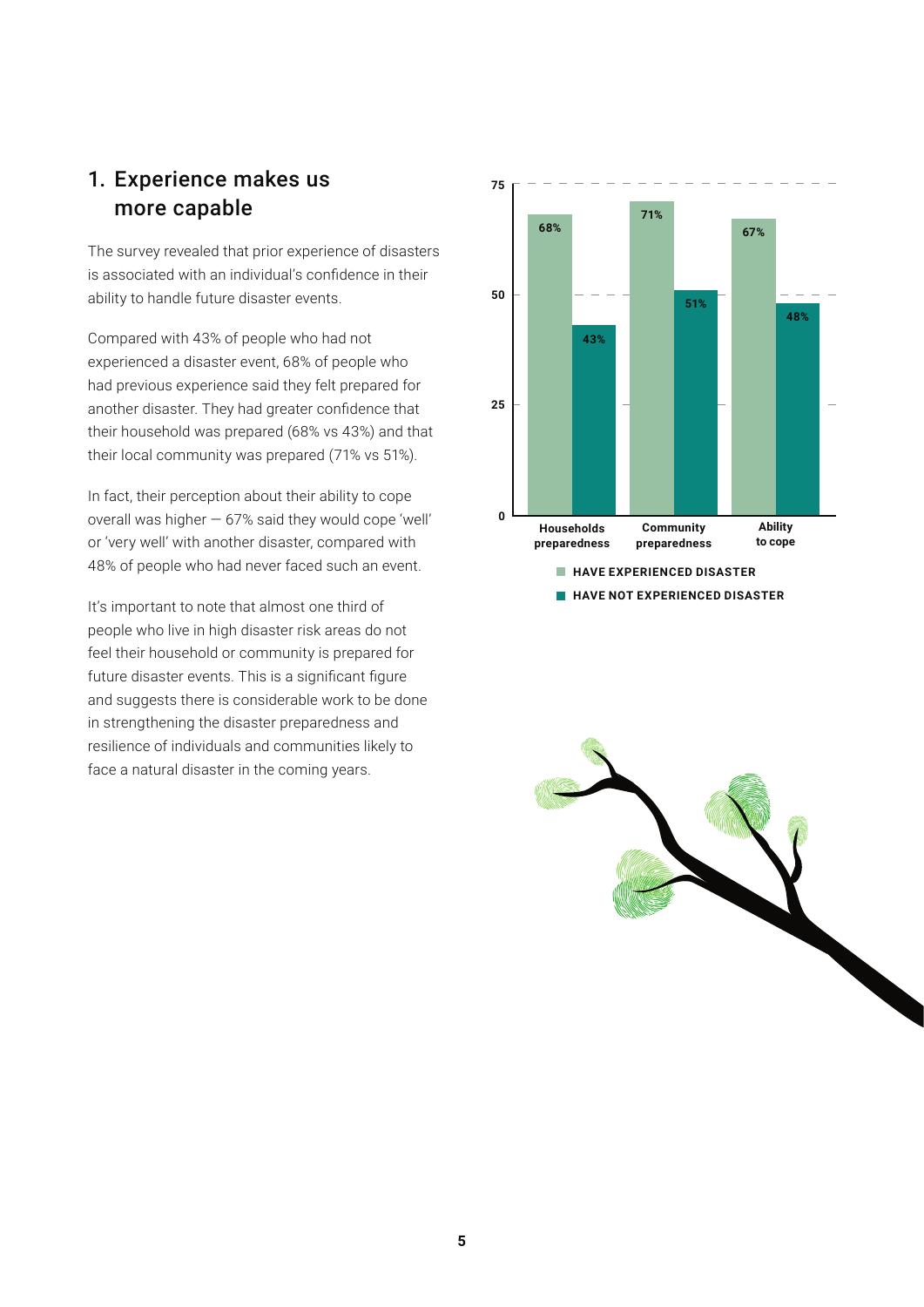

### 2. Even connected community members feel a lack of agency

The majority of people surveyed feel connected to their community (57% of those who had experienced disaster / 53% of those who had not) and believe they can make positive contributions to their community. Those who had previously experienced disaster expressed greater confidence in their contributions when compared with those who had not experienced disaster (55% vs 47%). 67% of disaster survivors believe their community has access to the support services they would require in a crisis, and has people who will step up to lead when needed (62%). For people who have not experienced a natural disaster, those numbers drop to 59% and 49% respectively.

However, nearly half of all people surveyed don't believe they have the agency to improve their community, and over 60% do not believe their community learns from past experiences. Only a minority believes their community tries new ways of dealing with crises (38%/32%), or that their community has the opportunity to be actively involved in the planning of its own future (42%/36%).

This reveals a disconnect between people's sense of connection to their community and sense of agency. It is unclear why they feel they do not have influence — whether it's lack of opportunity or perceived lack of interest from those in power — but those who feel disempowered may welcome community-led initiatives that give them a voice and build capability, especially as the majority of the population feel they have something to offer their community.





**6**

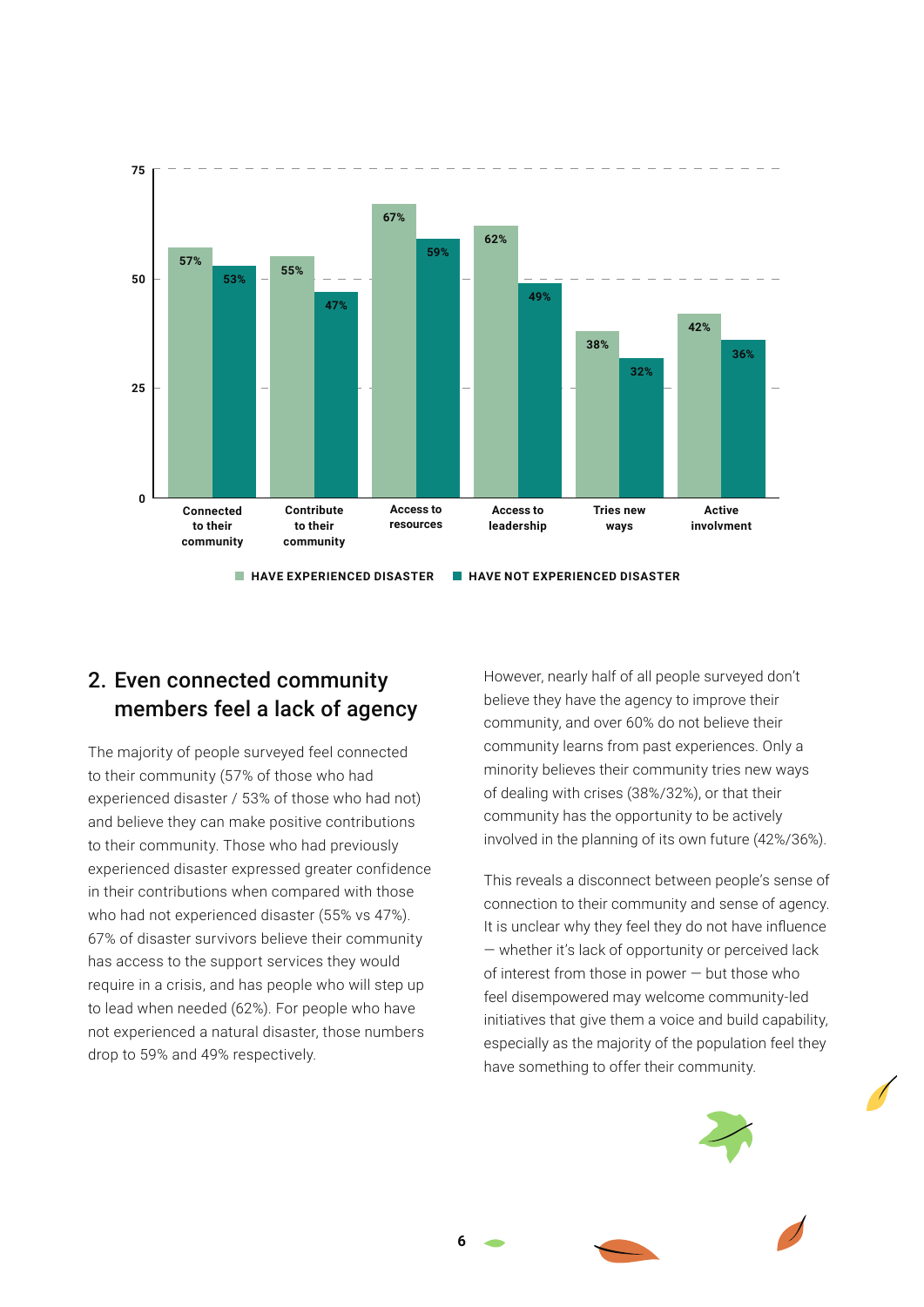

#### 3. Disasters bring a community together

There is a greater sense of community connection and information sharing after a disaster event. All participants reported greater community cohesion in the immediate aftermath of a disaster, women more so than men. Women's perceived community cohesion significantly increases within the first two years post disaster and then steadily declines over the next 10+ years. However, 10 years post disaster, both genders still reported higher levels of community cohesion than before the disaster event. People who

have experienced a disaster feel more connected to their communities — they share information about local issues and initiatives more regularly (61% vs 49%) and feel better equipped to step up and lead recovery efforts if they need to (62% vs 49%).

Those who believed their community was less cohesive also believed they wouldn't cope well following a disaster event.

A disaster brings a community together immediately and strongly. The question remains how do we harness this response and make it last?

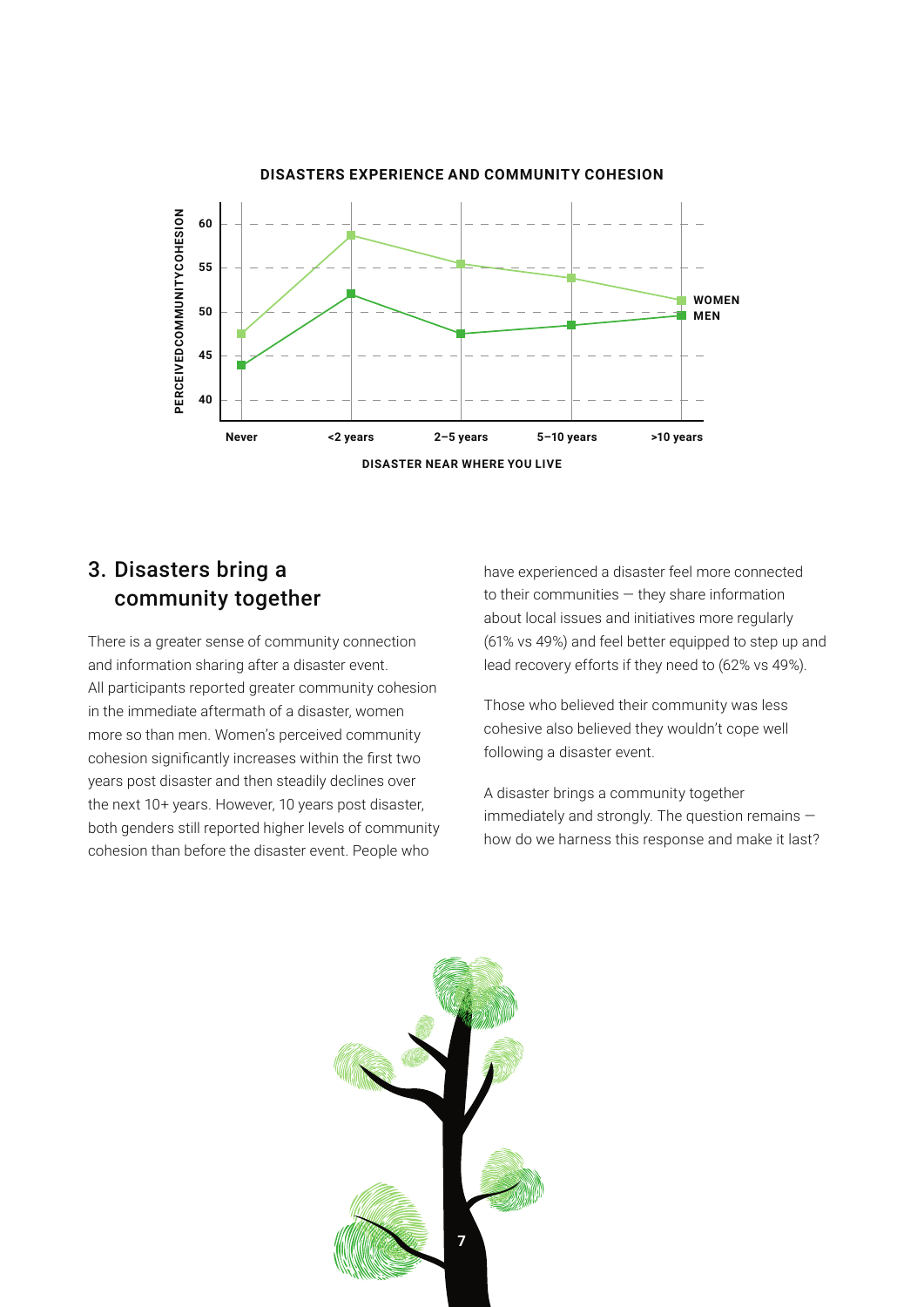

### **CONCLUSION**

The survey revealed that while disaster survivors are often depicted as victims with reduced capacities, this is not how they see themselves. In fact, people who have gone through a natural disaster report more confidence in their ability to cope with future disaster events.

Fire to Flourish focuses on transformative resilience — this holistic approach seeks to coordinate community resources and build capacities for coping and adapting to disaster events in ways that facilitate larger scale transformative change  $-$  shifting individuals and groups from a state of vulnerability and dependency toward one of increased resilience, and potentially out of disadvantage.

The Fire to Flourish community-led approach is trauma-informed and forward-focused, and can be utilised and shared across all Australian communities. The program will build an evidence base to demonstrate what can be achieved when communities are not just recipients of recovery funds, but are supported to lead their own recovery and resilience-building.



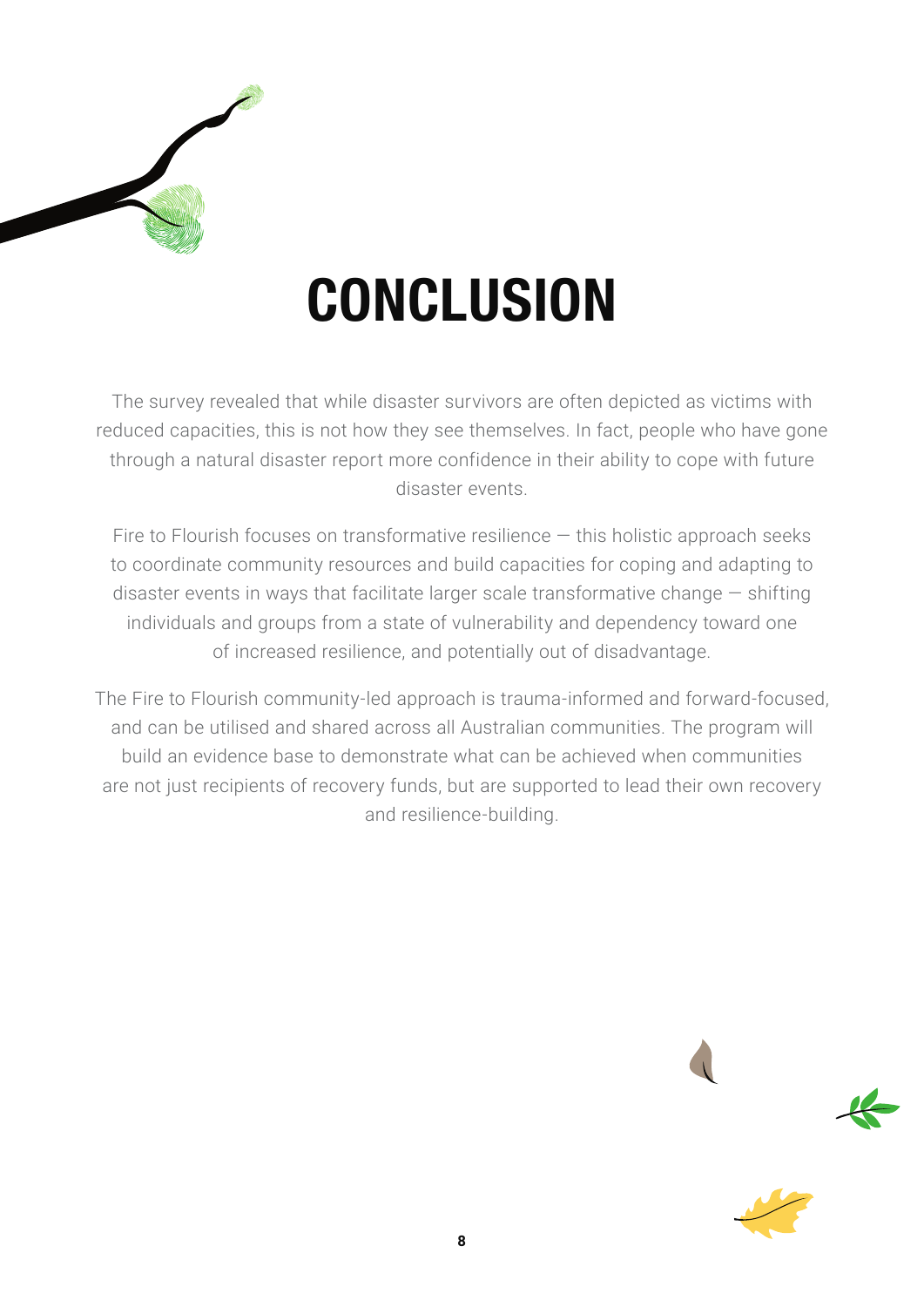## NATIONAL SURVEY QUESTIONS

#### *SCALE*

| <b>QUESTION</b>                                                                                  | Verv | Somewhat Not very Not at all |  |
|--------------------------------------------------------------------------------------------------|------|------------------------------|--|
| How prepared do you believe your household is for future disaster events?                        |      |                              |  |
| How prepared do you believe your local community is for future disaster events?                  |      | $\Box$                       |  |
| If you experienced a disaster event in the next 12 months, how well do you think you would cope? |      |                              |  |

| <b>QUESTION</b>                                                                                     | Strongly<br>agree | Agree  |        | Neutral Disagree Strongly | disagree |
|-----------------------------------------------------------------------------------------------------|-------------------|--------|--------|---------------------------|----------|
| <b>Risk perception</b>                                                                              |                   |        |        |                           |          |
| It is likely that a disaster event will occur near where I live in the next 5 years                 | $\Box$            | $\Box$ | $\Box$ | $\Box$                    | $\Box$   |
| <b>Built form</b>                                                                                   |                   |        |        |                           |          |
| I'm worried about the vulnerability of critical infrastructure in my community if a disaster occurs | $\Box$            | □      | $\Box$ | $\Box$                    | □        |
| <b>Financial</b>                                                                                    |                   |        |        |                           |          |
| I would struggle financially if my home was damaged in a disaster event                             | $\Box$            | $\Box$ | $\Box$ | П                         | Ш        |
| <b>Community capital</b>                                                                            |                   |        |        |                           |          |
| People in my community routinely share information about local issues and initiatives               | $\Box$            | $\Box$ | $\Box$ | $\Box$                    | $\Box$   |
| My community has people that step up to lead when needed                                            | $\Box$            | □      | П      | П                         | П        |
| My community would be capable of leading recovery action following a disaster                       | □                 | □      | $\Box$ | □                         | П        |
| I feel that I belong to my local community                                                          | $\Box$            | □      | П      | □                         | П        |
| <b>Agency</b>                                                                                       |                   |        |        |                           |          |
| People in my community are able to access support services in a time of crisis                      | $\Box$            | □      | $\Box$ | □                         | П        |
| My community tries new ways to deal with challenges and learns from experience                      | $\Box$            | $\Box$ | □      | П                         | П        |
| My community is actively involved in planning and decision processes for its future                 | $\Box$            | $\Box$ | $\Box$ | $\Box$                    | □        |
| I feel I can make positive contributions to improve my community                                    | □                 | П      | П      | П                         | П        |

#### *SCALE*